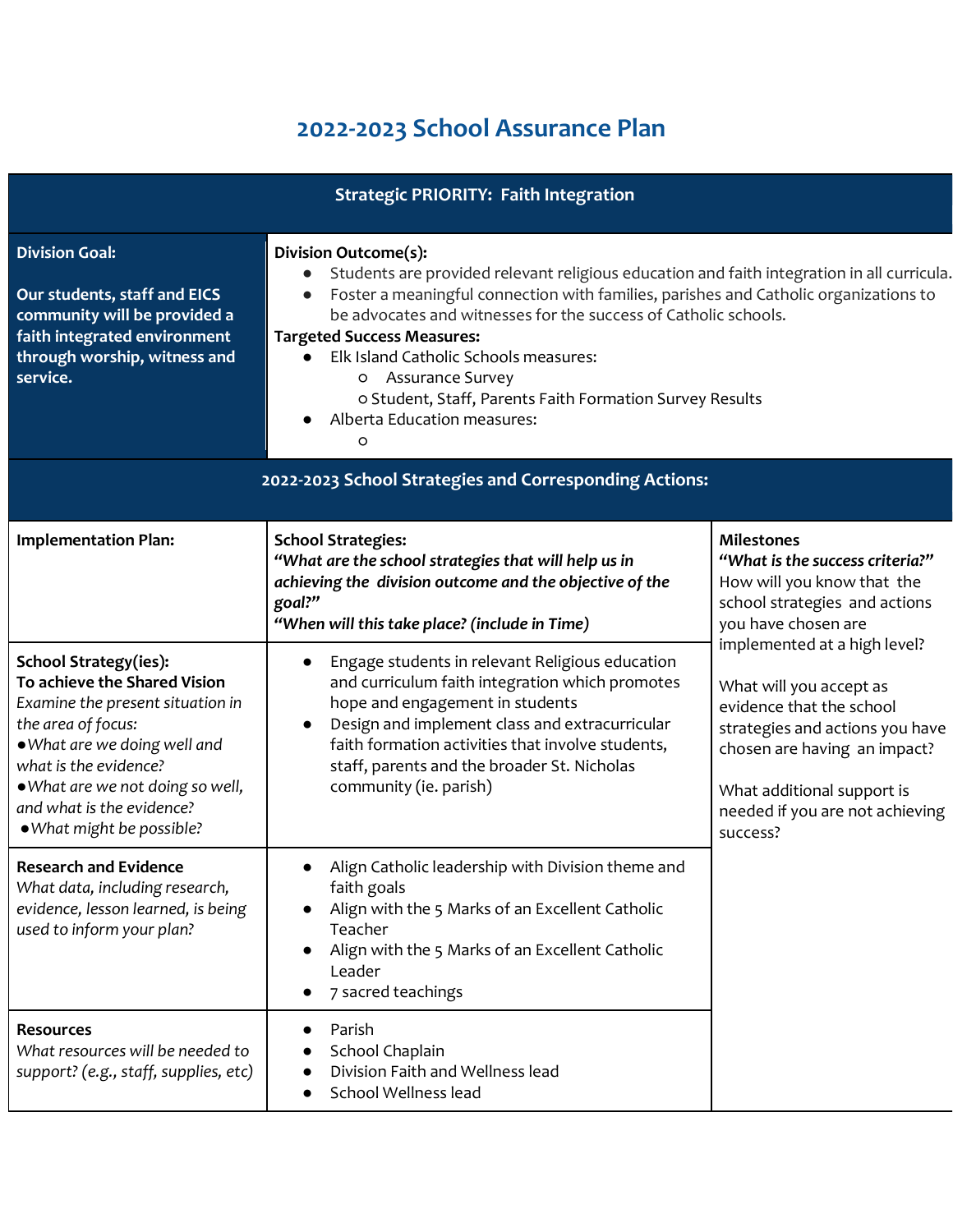|                                                                                                                              | Community leaders (parents, elders)<br>Consultants<br>Fully Alive resource<br>Formed website<br><b>Bibles</b>                                                                                                                                                                                                     |
|------------------------------------------------------------------------------------------------------------------------------|-------------------------------------------------------------------------------------------------------------------------------------------------------------------------------------------------------------------------------------------------------------------------------------------------------------------|
| <b>Professional Growth</b><br>What professional learning<br>supports are needed?                                             | Faith building opportunities<br>Students are encouraged to take leadership roles in<br>student groups<br>Growing a stronger understanding of both the<br>$\bullet$<br>Roman Catholic rite and the Ukrainian Catholic rite<br>Ongoing professional development opportunities<br>$\bullet$<br>and faith connections |
| Time<br>What is the timeframe needed to<br>support the implementation of<br>the school strategies?<br>Link to School PD Plan | Ongoing throughout the year<br>Faith formation component at every staff meeting<br>$\bullet$<br>Faith integrated throughout the day<br>$\bullet$<br>PD days - faith based activities (for staff)<br>$\bullet$                                                                                                     |
| <b>Community Engagement</b><br>What strategies are in place to<br>share with stakeholders?                                   | Integration of faith formation activities into<br>$\bullet$<br>everyday life of the school<br>Invite and encourage the community to engage<br>$\bullet$<br>with the faith life of the school<br>Parish connections (ie. priest visits, mass)<br>$\bullet$                                                         |

| <b>Strategic PRIORITY: Learners and Learning</b>                                                                         |                                                                                                                                                                                                                                                                                                                                                                                                                                    |  |
|--------------------------------------------------------------------------------------------------------------------------|------------------------------------------------------------------------------------------------------------------------------------------------------------------------------------------------------------------------------------------------------------------------------------------------------------------------------------------------------------------------------------------------------------------------------------|--|
| <b>Division Goal:</b><br>Our students and staff will<br>develop to their fullest potential<br>through multiple pathways. | Division Outcome(s):<br>Students achieve acceptable and excellence in literacy and math/numeracy.<br>$\bullet$<br>Implement curriculum through data-informed, responsive instruction and quality<br>$\bullet$<br>assessment.                                                                                                                                                                                                       |  |
|                                                                                                                          | <b>Targeted Success Measures:</b><br>Elk Island Catholic Schools measures:<br>$\bullet$<br><b>EICS Education Assurance Survey</b><br>$\circ$<br><b>EICS Literacy Assessments</b><br>$\circ$<br>K Screener<br>$\bullet$<br><b>PA Screener</b><br>$\bullet$<br><b>BAS Assessment</b><br>$\bullet$<br>EICS MIPI Assessments<br>Alberta Education measures:<br>Citizenship<br>$\circ$<br><b>Student Learning Engagement</b><br>$\circ$ |  |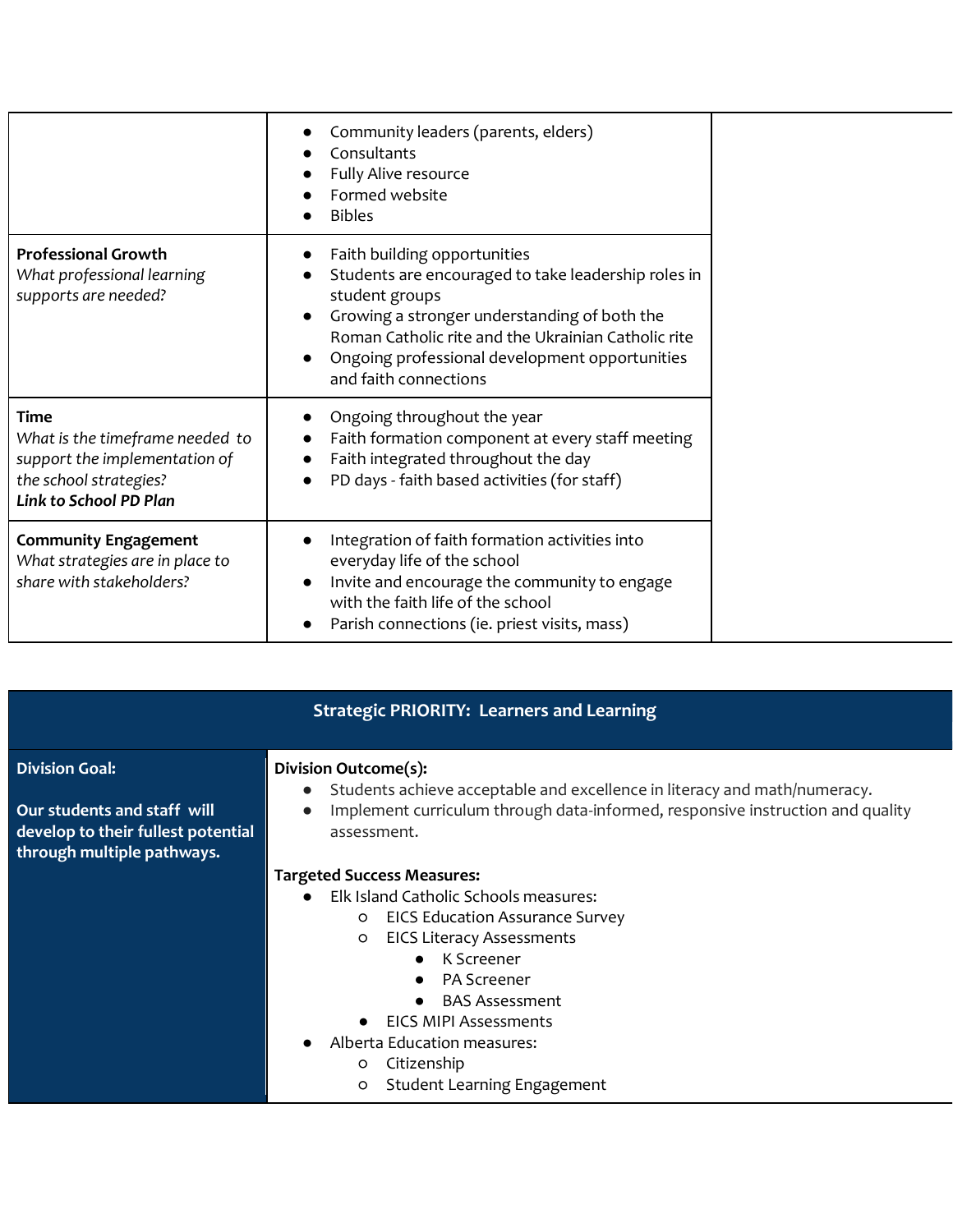|                                                                                                                                                                                                                                                                        | <b>Education Quality</b><br>$\circ$<br>Access to Support and Services<br>O                                                                                                                                                                                                                                                                                                                                                                                      |                                                                                                                                                                                                                                                            |
|------------------------------------------------------------------------------------------------------------------------------------------------------------------------------------------------------------------------------------------------------------------------|-----------------------------------------------------------------------------------------------------------------------------------------------------------------------------------------------------------------------------------------------------------------------------------------------------------------------------------------------------------------------------------------------------------------------------------------------------------------|------------------------------------------------------------------------------------------------------------------------------------------------------------------------------------------------------------------------------------------------------------|
| <b>Implementation Plan:</b>                                                                                                                                                                                                                                            | 2022-2023 School Strategies and Corresponding Actions:<br><b>School Strategies:</b><br>"What are the school strategies that will help us in<br>achieving the division outcome and the objective of the<br>goal?"                                                                                                                                                                                                                                                | <b>Milestones</b><br>"What is the success criteria?"<br>How will you know that the<br>school strategies and actions                                                                                                                                        |
| School Strategy(ies):<br>To achieve the Shared Vision<br>Examine the present situation in<br>the area of focus:<br>. What are we doing well and<br>what is the evidence?<br>. What are we not doing so well,<br>and what is the evidence?<br>. What might be possible? | "When will this take place? (include in TIme)<br>Support staff collaboration to engage and<br>improve in literacy and numeracy teaching<br>practices across curricula and for all students<br>with a focus on Number talks/Mathematical<br>stories & a focus on the sounds in language<br>(phonological and phonemic awareness) with<br>the Heggerty resource<br>Support implementation of new curriculum<br>through collaboration and professional<br>learning | you have chosen are<br>implemented at a high level?<br>What will you accept as<br>evidence that the school<br>strategies and actions you have<br>chosen are having an impact?<br>What additional support is<br>needed if you are not achieving<br>success? |
| <b>Research and Evidence</b><br>What data, including research,<br>evidence, lesson learned, is being<br>used to inform your plan?                                                                                                                                      | Teacher observations/feedback<br>MIPI<br>F&P<br>Assurance survey results<br>In class assessments                                                                                                                                                                                                                                                                                                                                                                |                                                                                                                                                                                                                                                            |
| <b>Resources</b><br>What resources will be needed to<br>support? (e.g., staff, supplies, etc)                                                                                                                                                                          | Heggerty resource<br>Shifting the Balance<br>Development of quality learning environments<br>Purchasing of Flexible classroom furniture<br>$\bullet$<br>Support from CLS                                                                                                                                                                                                                                                                                        |                                                                                                                                                                                                                                                            |
| <b>Professional Growth</b><br>What professional learning<br>supports are needed?                                                                                                                                                                                       | Development of the CRM<br>Ongoing school-based Professional development<br>Encourage the use of the ERLC, ATA specialist<br>councils and ATA library for professional growth<br>Set aside time to discuss and reflect on the TQS and<br>how teachers can continue to implement and grow                                                                                                                                                                         |                                                                                                                                                                                                                                                            |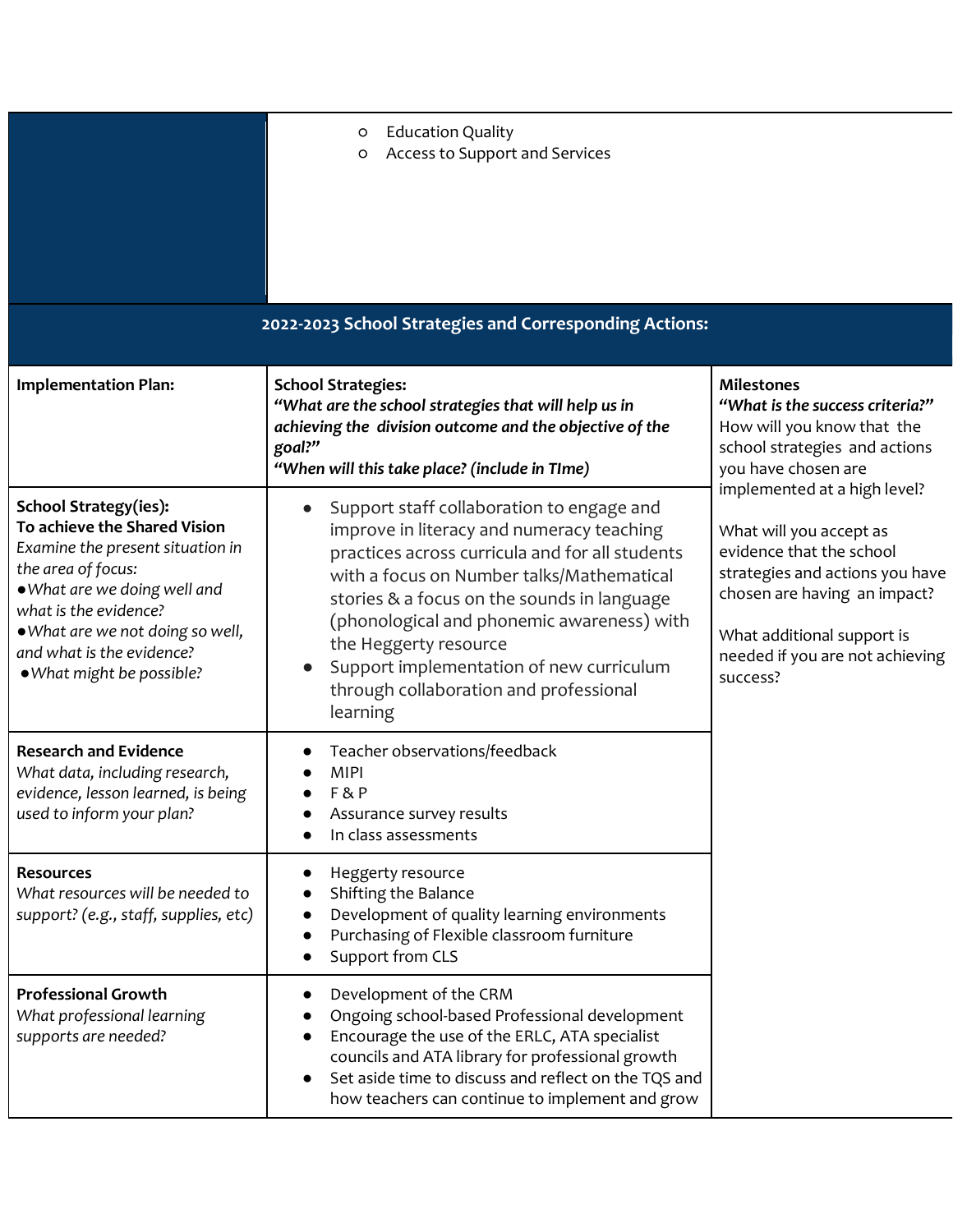|                                                                                                                                     | in their practice through a stronger understanding<br>of the TQS                                                                                                                                   |  |
|-------------------------------------------------------------------------------------------------------------------------------------|----------------------------------------------------------------------------------------------------------------------------------------------------------------------------------------------------|--|
| <b>Time</b><br>What is the timeframe needed to<br>support the implementation of<br>the school strategies?<br>Link to School PD Plan | Ongoing<br>Fall/Spring testing<br>PD plan timelines<br>$\bullet$                                                                                                                                   |  |
| <b>Community Engagement</b><br>What strategies are in place to<br>share with stakeholders?                                          | Invite and encourage the community to engage<br>with the school in developing and expanding<br>quality learning environments<br>Accessing EICS consultants<br>Outside of district PD opportunities |  |

|                                                                                                                                                | <b>Strategic PRIORITY: Systemic Wellness</b>                                                                                                                                                                                                                                                                                                                                                                                                                                                                                                                                                                                                                                                                      |
|------------------------------------------------------------------------------------------------------------------------------------------------|-------------------------------------------------------------------------------------------------------------------------------------------------------------------------------------------------------------------------------------------------------------------------------------------------------------------------------------------------------------------------------------------------------------------------------------------------------------------------------------------------------------------------------------------------------------------------------------------------------------------------------------------------------------------------------------------------------------------|
| <b>Division Goal:</b><br>Staff and student well-being,<br>in mind, body and spirit, will<br>be supported through<br>programming and education. | Division Outcome(s):<br>• Support holistic well-being through education and professional development in the<br>areas of physical literacy, weight neutral well-being and mental health. (AP168)<br>Provide proactive, responsive and accessible support for mental health and well-being<br>of our students, staff and families.<br><b>Targeted Success Measures:</b><br>• Elk Island Catholic Schools measures:<br><b>O</b> EICS Education Assurance Survey<br><b>Employee Engagement</b><br><b>Staff Health and Wellness</b><br>Student Health and Wellness<br>• Alberta Education measures:<br>Welcoming, Caring, Respectful and Safe Learning Environments<br>$\circ$<br>Access to Supports and Services<br>O |
|                                                                                                                                                | 2022-2023 School Strategies and Corresponding Actions:                                                                                                                                                                                                                                                                                                                                                                                                                                                                                                                                                                                                                                                            |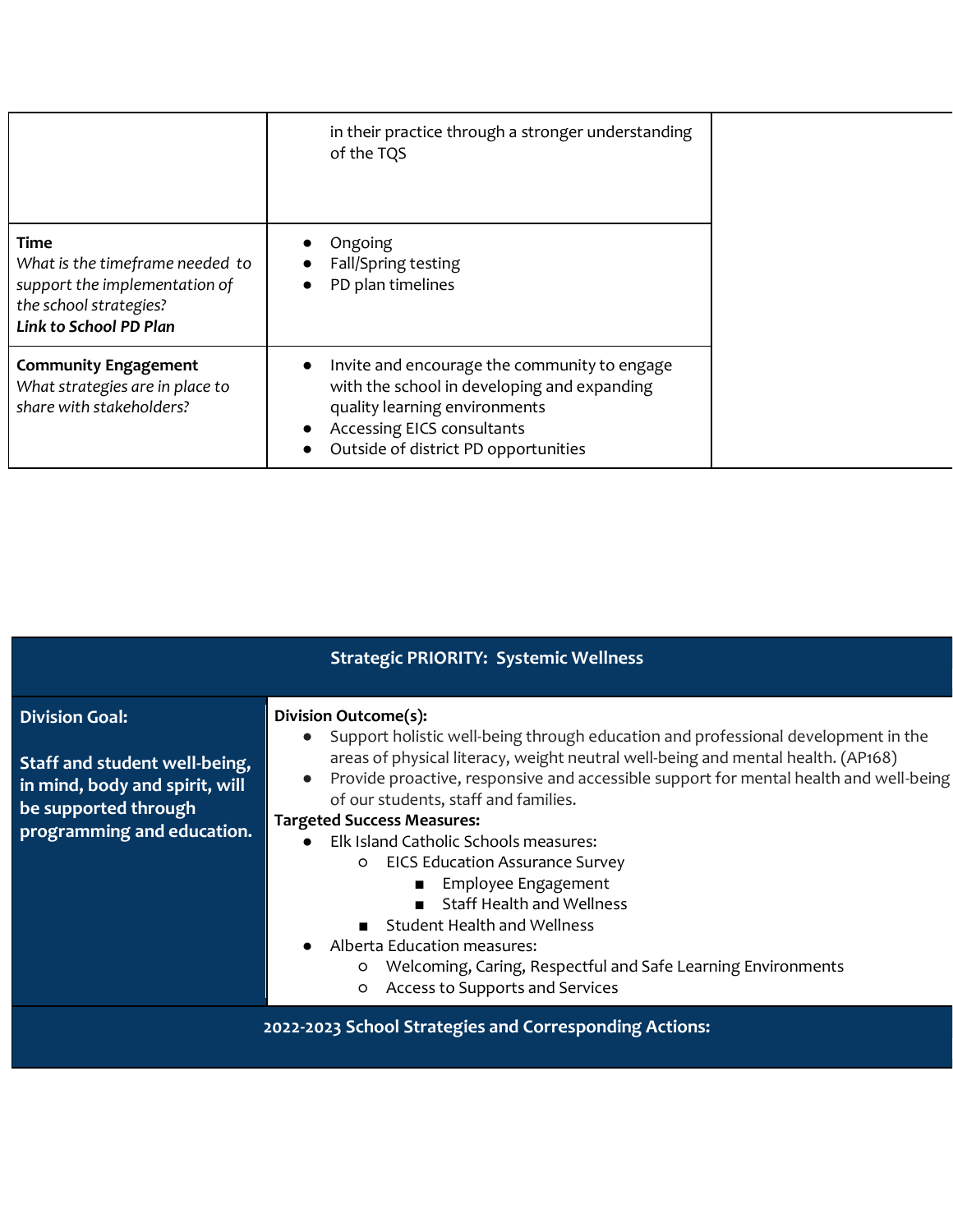| <b>Implementation Plan:</b>                                                                                                                                                                                                                                                   | <b>School Strategies:</b><br>"What are the school strategies that will help us in<br>achieving the division outcome and the objective of the<br>goal?"<br>"When will this take place? (include in TIme)                                                                                                                                                                                                                                                                                                                                                                                                                                                                | <b>Milestones</b><br>"What is the success criteria?"<br>How will you know that the<br>school strategies and actions<br>you have chosen are                                                                                          |
|-------------------------------------------------------------------------------------------------------------------------------------------------------------------------------------------------------------------------------------------------------------------------------|------------------------------------------------------------------------------------------------------------------------------------------------------------------------------------------------------------------------------------------------------------------------------------------------------------------------------------------------------------------------------------------------------------------------------------------------------------------------------------------------------------------------------------------------------------------------------------------------------------------------------------------------------------------------|-------------------------------------------------------------------------------------------------------------------------------------------------------------------------------------------------------------------------------------|
| <b>School Strategy(ies):</b><br>To achieve the Shared Vision<br>Examine the present situation in<br>the area of focus:<br>• What are we doing well and<br>what is the evidence?<br>• What are we not doing so well,<br>and what is the evidence?<br>. What might be possible? | Action the Wellness Administrative Procedure (AP<br>$\bullet$<br>168) - Nutrition, Physical Literacy and Mental<br>Health, to continue to support staff and student<br>well-being<br>Continue Wellness initiatives that focus on staff (ie.<br>monthly Apple school themes, purposeful actions<br>that support and acknowledge staff wellness, prep<br>time, coffee/tea, Booster Juice, staff retreat)<br>Continue Student Wellness initiatives (ie. loose<br>$\bullet$<br>parts, regulation tools, spirit days)<br>FWW's role in leading mental health and wellness<br>for students, staff and families (ie. classroom visits,<br>communication with parents & staff) | implemented at a high level?<br>What will you accept as<br>evidence that the school<br>strategies and actions you have<br>chosen are having an impact?<br>What additional support is<br>needed if you are not achieving<br>success? |
| <b>Research and Evidence</b><br>What data, including research,<br>evidence, lesson learned, is being<br>used to inform your plan?                                                                                                                                             | Surveys<br>Staff engagement and attendance<br>Staff feedback<br>APPLE Schools Partnership                                                                                                                                                                                                                                                                                                                                                                                                                                                                                                                                                                              |                                                                                                                                                                                                                                     |
| <b>Resources</b><br>What resources will be needed to<br>support? (e.g., staff, supplies, etc)                                                                                                                                                                                 | We Thinkers program<br>$\bullet$<br><b>APPLE Schools resources</b><br>Dr. Shanker: Calm and Alert: Self regulation and<br>$\bullet$<br>Social thinking<br>In school expertise (FWW/CRC)<br>School/Division Wellness leads                                                                                                                                                                                                                                                                                                                                                                                                                                              |                                                                                                                                                                                                                                     |
| <b>Professional Growth</b><br>What professional learning<br>supports are needed?                                                                                                                                                                                              | Wellness PD opportunities<br>PD days (Wellness focus)<br>$\bullet$<br>Staff meetings (allow time for activities)<br>Identify growth opportunities through ERLC, etc<br>Sharing and exploring with Social thinking<br>resources (We thinkers, Flex Brain, GoZen)                                                                                                                                                                                                                                                                                                                                                                                                        |                                                                                                                                                                                                                                     |
| <b>Time</b><br>What is the timeframe needed to<br>support the implementation of<br>the school strategies?<br>Link to School PD Plan                                                                                                                                           | Ongoing                                                                                                                                                                                                                                                                                                                                                                                                                                                                                                                                                                                                                                                                |                                                                                                                                                                                                                                     |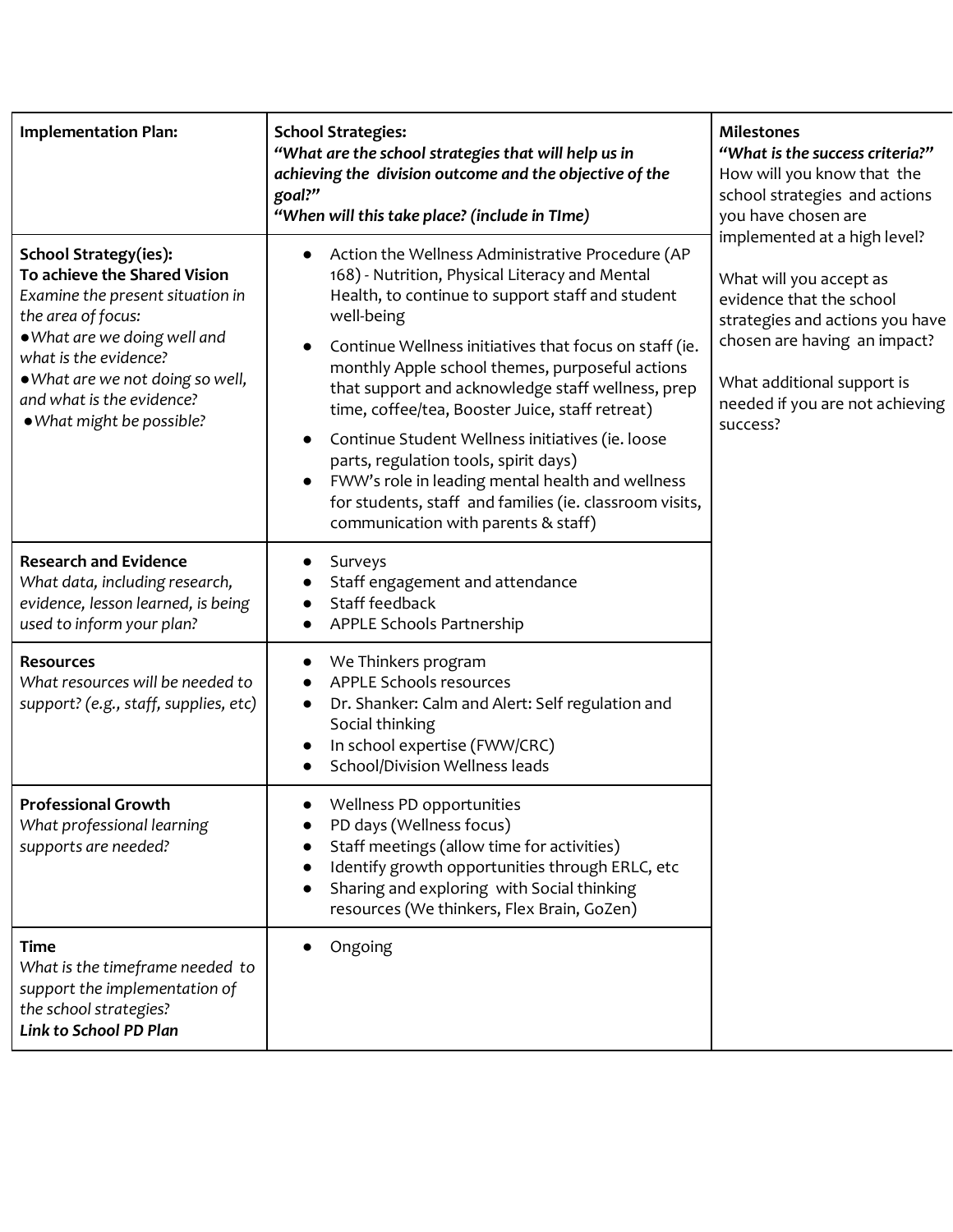| share with stakeholders?<br>Alberta Health Services |
|-----------------------------------------------------|
|-----------------------------------------------------|

|                                                                                                                                                                                                                                                                               | <b>Strategic PRIORITY: Community Engagement</b>                                                                                                                                                                                                                                                                                                                                                                                                                                                                                                                                                                                                                                                     |                                                                                                                                                                                                                                     |  |
|-------------------------------------------------------------------------------------------------------------------------------------------------------------------------------------------------------------------------------------------------------------------------------|-----------------------------------------------------------------------------------------------------------------------------------------------------------------------------------------------------------------------------------------------------------------------------------------------------------------------------------------------------------------------------------------------------------------------------------------------------------------------------------------------------------------------------------------------------------------------------------------------------------------------------------------------------------------------------------------------------|-------------------------------------------------------------------------------------------------------------------------------------------------------------------------------------------------------------------------------------|--|
| <b>Division Goal:</b><br><b>EICS provides enhanced</b><br>opportunities to support<br>student success through<br>communication, engagement<br>and partnership.                                                                                                                | Division Outcome(s):<br>Continue to build the partnership between school and home by providing meaningful<br>$\bullet$<br>opportunities for parents to be involved in the school community<br>Provide opportunities for stakeholder engagement to increase student enrollment<br>$\bullet$<br>(students, parents, parish, EICS)<br><b>Targeted Success Measures:</b><br>Elk Island Catholic Schools measures:<br><b>EICS Education Assurance Survey</b><br>O<br>Success of Community Engagement in Divisional decisions<br>Satisfaction with Parental Involvement<br>Alberta Education measures:<br>Satisfaction with Parental Involvement in decisions about their child's<br>$\circ$<br>education |                                                                                                                                                                                                                                     |  |
| 2022-2023 School Strategies and Corresponding Actions:                                                                                                                                                                                                                        |                                                                                                                                                                                                                                                                                                                                                                                                                                                                                                                                                                                                                                                                                                     |                                                                                                                                                                                                                                     |  |
| <b>Implementation Plan:</b>                                                                                                                                                                                                                                                   | <b>School Strategies:</b><br>"What are the school strategies that will help us in<br>achieving the division outcome and the objective of the<br>goal?"<br>"When will this take place? (include in TIme)                                                                                                                                                                                                                                                                                                                                                                                                                                                                                             | <b>Milestones</b><br>"What is the success criteria?"<br>How will you know that the<br>school strategies and actions<br>you have chosen are                                                                                          |  |
| <b>School Strategy(ies):</b><br>To achieve the Shared Vision<br>Examine the present situation in<br>the area of focus:<br>• What are we doing well and<br>what is the evidence?<br>. What are we not doing so well,<br>and what is the evidence?<br>. What might be possible? | Maintain transparency through newsletters, school<br>$\bullet$<br>website & social media platforms to support<br>continued generative stakeholder engagements<br>and communication strategies<br>Continue to build the partnership between school<br>$\bullet$<br>and home by providing meaningful opportunities<br>for parents to be involved in the school community.<br>Provide opportunities for stakeholder engagement<br>$\bullet$<br>to increase student enrollment (students, parents,<br>parish, EICS)                                                                                                                                                                                     | implemented at a high level?<br>What will you accept as<br>evidence that the school<br>strategies and actions you have<br>chosen are having an impact?<br>What additional support is<br>needed if you are not achieving<br>success? |  |